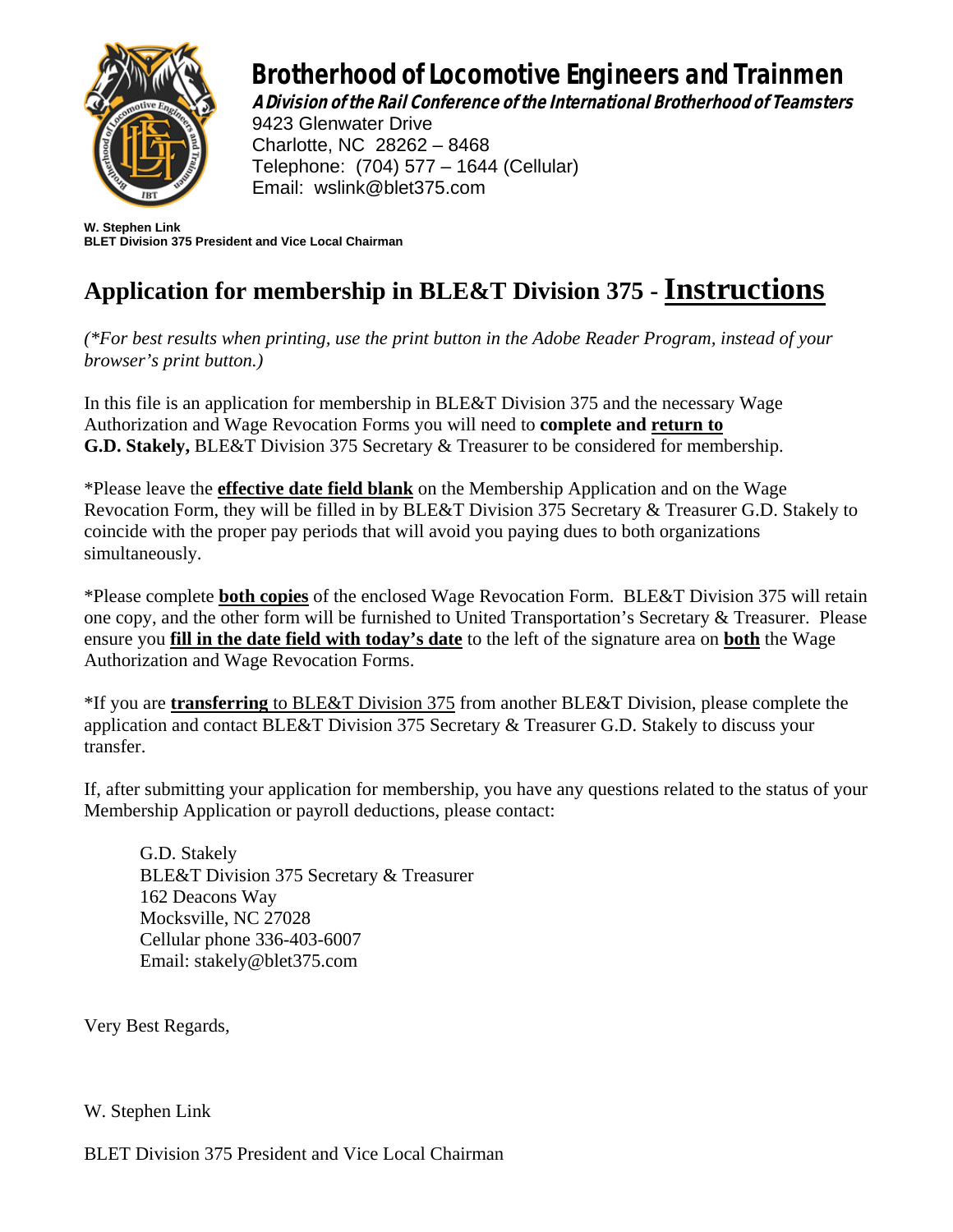

# **Brotherhood of Locomotive Engineers and Trainmen**

*A Division of the Rail Conference of the International Brotherhood of Teamsters*



### **OFFICIAL APPLICATION FOR MEMBERSHIP**

|              | To Secretary-Treasurer — BLET Division                                                                                                                                                                                         | 375                      |                                                                                                                                                                                                                          |
|--------------|--------------------------------------------------------------------------------------------------------------------------------------------------------------------------------------------------------------------------------|--------------------------|--------------------------------------------------------------------------------------------------------------------------------------------------------------------------------------------------------------------------|
|              |                                                                                                                                                                                                                                |                          | I hereby apply for membership/reinstatement in the Brotherhood of Locomotive Engineers and Trainmen.                                                                                                                     |
|              |                                                                                                                                                                                                                                |                          |                                                                                                                                                                                                                          |
|              | First                                                                                                                                                                                                                          | Middle                   | Last (include Jr., Sr., III, etc.)                                                                                                                                                                                       |
|              | Address and the contract of the contract of the contract of the contract of the contract of the contract of the contract of the contract of the contract of the contract of the contract of the contract of the contract of th |                          |                                                                                                                                                                                                                          |
|              |                                                                                                                                                                                                                                | <b>Number and Street</b> |                                                                                                                                                                                                                          |
|              | City                                                                                                                                                                                                                           | State                    | Zip Code                                                                                                                                                                                                                 |
| Railroad     | <b>Norfolk Southern</b>                                                                                                                                                                                                        |                          |                                                                                                                                                                                                                          |
|              |                                                                                                                                                                                                                                |                          |                                                                                                                                                                                                                          |
|              |                                                                                                                                                                                                                                |                          |                                                                                                                                                                                                                          |
|              |                                                                                                                                                                                                                                |                          |                                                                                                                                                                                                                          |
|              |                                                                                                                                                                                                                                |                          | I am a (check only one): Locomotive Engineer $\Box$ Trainman $\Box$ Other $\Box$ (please specify):                                                                                                                       |
|              |                                                                                                                                                                                                                                |                          | I am making this application for membership because I believe that the BLET is my best bet for a secure and<br>well paid future in railroad service, and I will cooperate with my fellow members to achieve these goals. |
|              |                                                                                                                                                                                                                                |                          |                                                                                                                                                                                                                          |
|              |                                                                                                                                                                                                                                |                          | Application to be effective (Month, Day, Year) __________________________________                                                                                                                                        |
|              | Forwarded to National Division office                                                                                                                                                                                          |                          |                                                                                                                                                                                                                          |
| By           | Secretary-Treasurer                                                                                                                                                                                                            |                          | Applicant Signature                                                                                                                                                                                                      |
| Division $#$ | 375                                                                                                                                                                                                                            |                          |                                                                                                                                                                                                                          |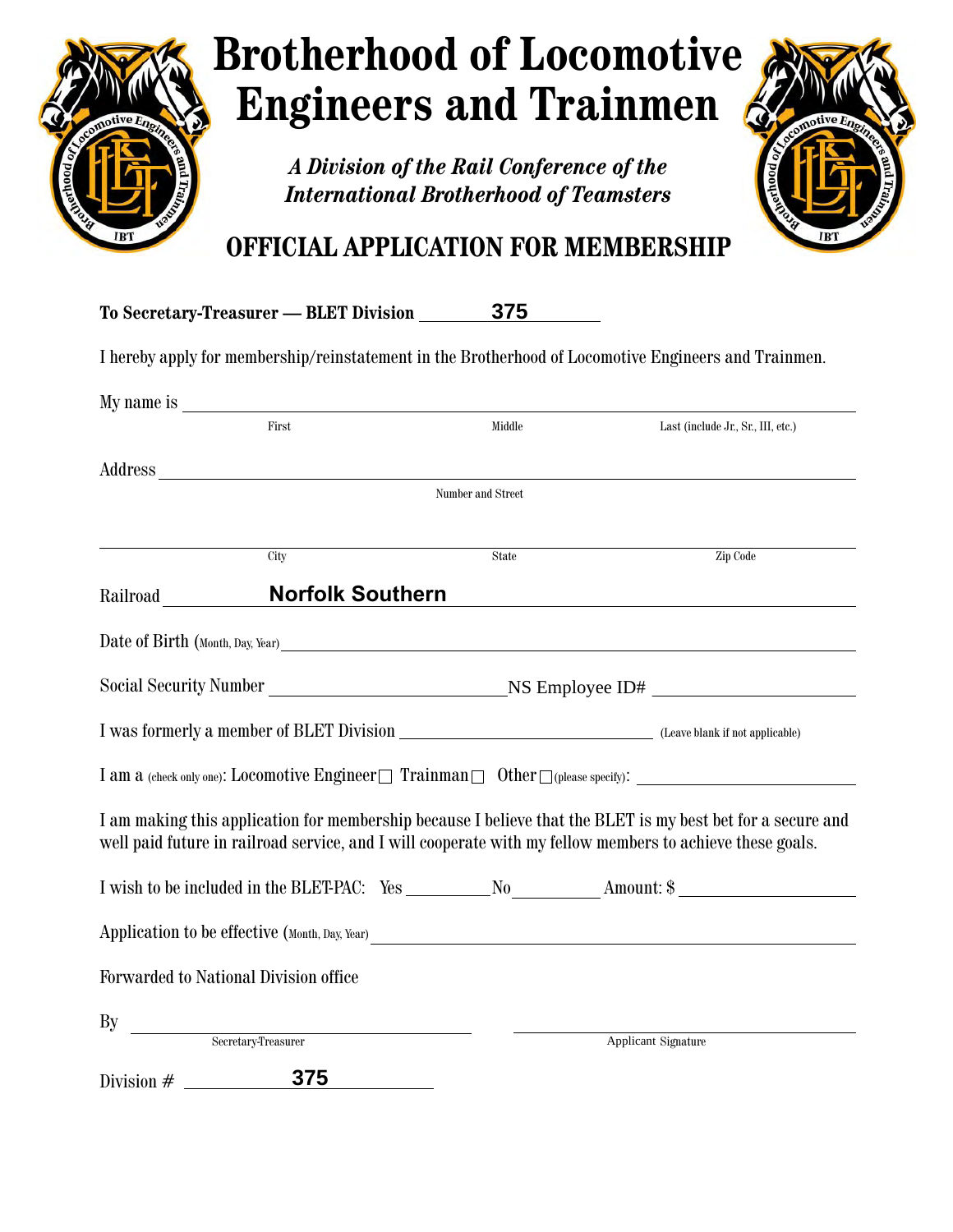#### **WAGE ASSIGNMENT AUTHORIZATION**

I hereby assign to the BROTHERHOOD OF LOCOMOTIVE ENGINEERS AND TRAINMEN that part of my wages necessary to pay my monthly union dues, fees, assessments, initiation fees, and insurance premiums (not including fines and penalties) as reported to the \_\_\_\_\_\_\_Norfolk Southern Corporation / Norfolk Southern Railroad by the Secretary-Treasurer of my Local Division in monthly statements, certified by him, as provided under the Deduction Agreement entered into by and between the Brotherhood and the Company; and I hereby authorize the Company to deduct from my wages all such sums and to pay them over to the Secretary-Treasurer of my Local Division.

This authorization may be revoked by the undersigned in writing after the expiration of one (1) year, or upon the termination date of the aforesaid deduction agreement, or upon the termination of the rules and working conditions agreement, whichever occurs sooner.

| Name: $\_\_$                     |                     |                  | $NS$ Employee#:       |
|----------------------------------|---------------------|------------------|-----------------------|
| (Last)                           | (First)             | (Middle Initial) |                       |
| Home Address:                    |                     |                  | Division:<br>Piedmont |
|                                  | (Street and number) |                  |                       |
|                                  |                     |                  | Occupation:           |
| (City or town & State)           |                     |                  |                       |
|                                  |                     |                  | BLE&T Division # 375  |
| (Today's Date; Month, Day, Year) | (Your Signature)    |                  |                       |